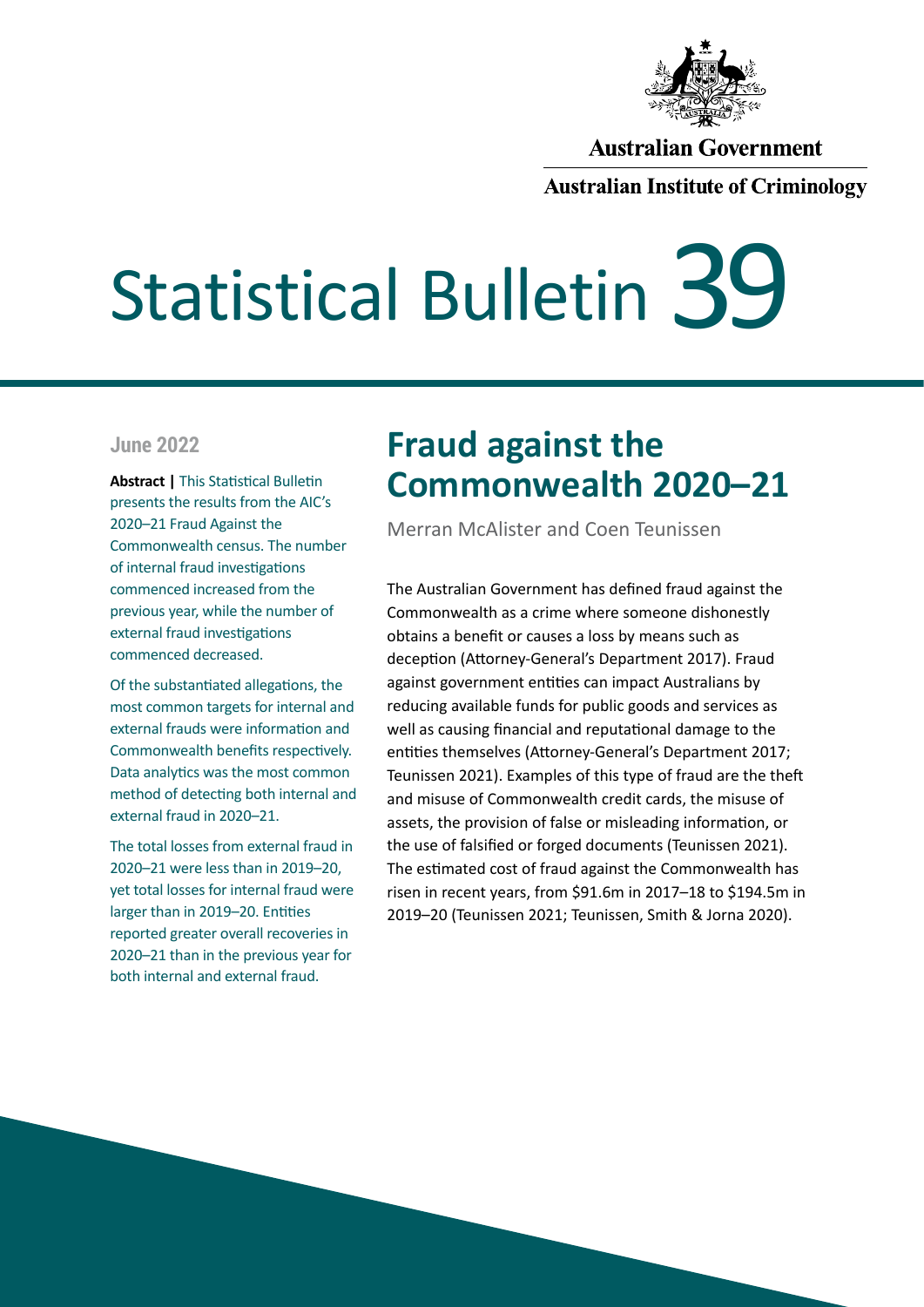## **Methodology**

This Statistical Bulletin presents the results from the Australian Institute of Criminology's (AIC) annual Fraud Against the Commonwealth census for the period 1 July 2020 to 30 June 2021. The census includes questions about fraud allegations, commenced and finalised fraud investigations, fraud control arrangements and internal and external fraud cases where the investigation was finalised during the reference period. The findings relate to fraud allegations for which investigations were finalised during this period. Due to the length of time fraud investigations can take, some fraud cases finalised in 2020–21 may have been detected in previous financial years.

Census responses were collected from Commonwealth entities between 23 August and 23 December 2021. A total of 165 entities completed the census for 2020–21; however, the responses from one entity were unable to be analysed for security reasons. Therefore, the analyses below are based on the responses from the remaining 164 entities. The breakdown of these entities by size, based on the number of employees, is shown in Table 1. Most entities (*n*=111, 68%) were extra small (*n*=39), small (*n*=38) or medium (*n*=34). Where *Public Governance, Performance and Accountability Act 2013* (Cth) status was concerned, most responding entities were either non-corporate (*n*=96, 59%) or corporate Commonwealth entities (*n*=59, 36%). A small number were Commonwealth companies (*n*=9, 5%).

| Table 1: Size of responding entities, 2020-21 |      |  |  |
|-----------------------------------------------|------|--|--|
| $\mathsf{n}$                                  | %    |  |  |
| 14                                            | 8.5  |  |  |
| 39                                            | 23.8 |  |  |
| 38                                            | 23.2 |  |  |
| 34                                            | 20.7 |  |  |
| 33                                            | 20.1 |  |  |
| 6                                             | 3.7  |  |  |
|                                               |      |  |  |

Note: Number of employees calculated using full-time equivalency staffing numbers Source: AIC Fraud Against the Commonwealth census 2020–21 [computer file]

## **Preventing and detecting fraud**

#### **Compliance with Commonwealth Fraud Control Framework**

Section 10 of the *Public Governance, Performance and Accountability Rule 2014* (Cth) states that all entities must take 'reasonable measures to prevent, detect and deal with fraud relating to the entity' (Attorney-General's Department 2017). This includes conducting risk assessments regularly, as well as developing and implementing a fraud control plan that addresses identified risks as soon as practicable after conducting a risk assessment. This is referred to as the Fraud Rule (Attorney-General's Department 2017) and is binding for non-corporate and corporate Commonwealth entities but not for Commonwealth companies.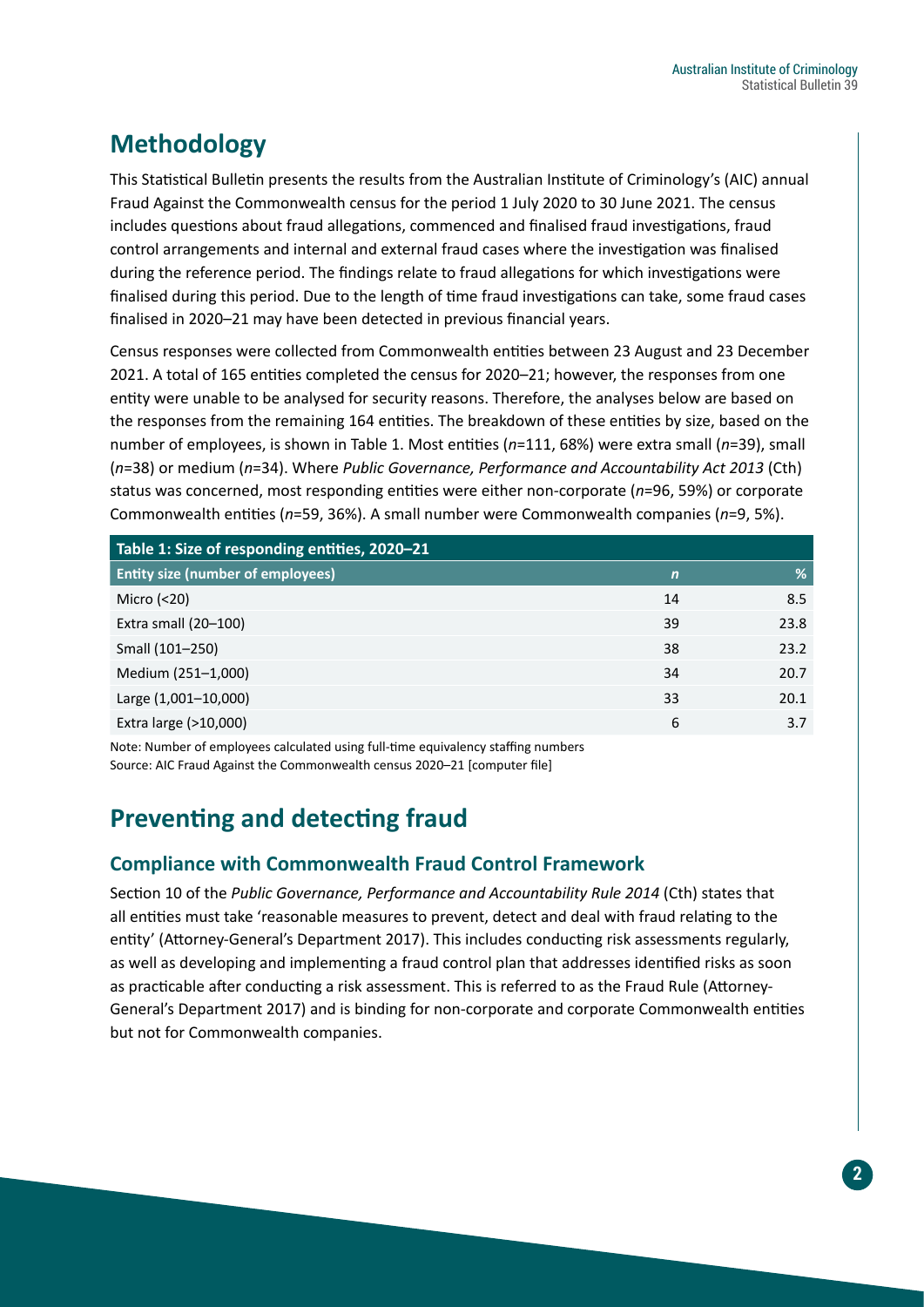In accordance with the Fraud Rule, most non-corporate and corporate Commonwealth entities had completed a fraud risk assessment and fraud control plan in the previous two years (see Figure 1). This finding aligns with the results of the recent Association of Certified Fraud Examiners (ACFE) survey on the fraud landscape. The ACFE (2021) found that in the past two years the majority of organisations surveyed globally had updated or implemented new anti-fraud programs and plans. The current Fraud Against the Commonwealth census found that, despite most non-corporate Commonwealth entities complying with the Fraud Rule, a declining proportion had completed a fraud risk assessment (96% after 2017–18 to 91% after 2018–19) and developed a fraud control plan (91% after 2017–18 to 83% after 2018–19) compared to the findings of the previous census.



Note: Entities must have up-to-date risk assessments and fraud control plans. Data presented shows the number of entities that had completed a risk assessment and fraud control plan in 2019–20 or 2020–21 Source: AIC Fraud Against the Commonwealth census 2020–21 [computer file]

#### **Innovations and limitations**

The census asked entities to summarise innovations in fraud prevention and detection implemented in 2020–21 as well as the factors that limited innovation (see Table 2). Half of the innovations described by entities for fraud prevention (*n*=69, 50%) and detection (*n*=50, 53%) were updating policies and frameworks to reflect the varying and evolving fraud risks. Insufficient staffing was the most common limitation entities reported for both fraud prevention (*n*=78, 39%) and detection (*n*=78, 38%).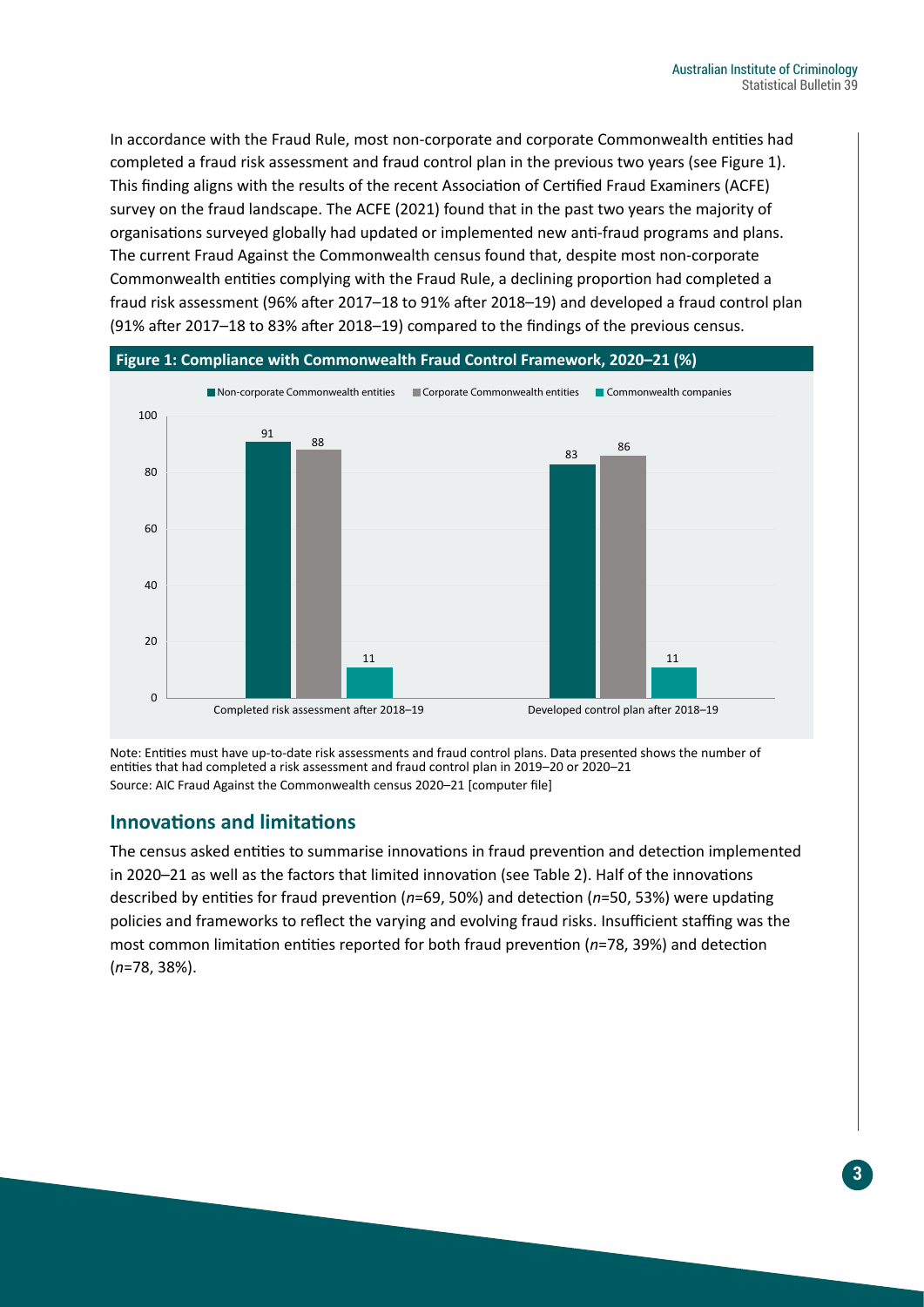| Table 2: Innovations and limitations for fraud prevention and detection, 2020-21 |                                                                                                                                                                                                                                                                                                                                                                                                                                                         |                                                                                                                                                         |  |  |
|----------------------------------------------------------------------------------|---------------------------------------------------------------------------------------------------------------------------------------------------------------------------------------------------------------------------------------------------------------------------------------------------------------------------------------------------------------------------------------------------------------------------------------------------------|---------------------------------------------------------------------------------------------------------------------------------------------------------|--|--|
|                                                                                  | <b>Innovations</b>                                                                                                                                                                                                                                                                                                                                                                                                                                      | <b>Limitations</b>                                                                                                                                      |  |  |
| Fraud prevention                                                                 | • Updating policies and procedures to<br>better address fraud prevention<br>$(n=69, 50.4\%)$<br>• Increasing staff training and fraud<br>knowledge across the entity<br>$(n=48, 35.0\%)$<br>• Updating existing frameworks or<br>implementing new frameworks for fraud<br>prevention (ie software; n=26, 19.0%)                                                                                                                                         | • Staffing (n=78, 39.2%)<br>• Budget/finances ( $n=43$ , 21.6%)<br>• Technology (software and systems;<br>$n=41, 20.6\%)$<br>• Other ( $n=37, 18.6\%$ ) |  |  |
| Fraud detection                                                                  | • Updating and improving existing<br>frameworks and/or policies or<br>implementing new frameworks/policies<br>to detect fraud ( $n=50$ , 52.6%)<br>• Updating and implementing new<br>systems or developing/using artificial<br>intelligence tools and technology to<br>detect fraud $(n=28, 29.5%)$<br>• Increasing staff training and fraud<br>knowledge across the entity, such as<br>creating new fraud roles and learning<br>modules (n=17, 17.9%) | • Staffing (n=78, 38.4%)<br>• Budget/finances ( $n=46$ , 22.7%)<br>• Technology (software and systems;<br>$n=42, 20.7%$<br>• Other (n=37, 18.2%)        |  |  |

Note: Entities could provide more than one response. Innovation totals were *n*=143 and *n*=95 for prevention and detection respectively. Limitation totals were *n*=199 and *n*=203 for prevention and detection respectively Source: AIC Fraud Against the Commonwealth census 2020–21 [computer file]

Entities were also asked to describe ways to improve the training of staff in fraud investigation and control. Ninety-five entities (58%) provided this information. As in 2019–20, the top three suggestions were for training to be more relevant to the entity and/or role (*n*=37, 30%), for standardised and/ or mandatory training to be made available to staff (*n*=36, 29%), and for ongoing refresher courses (*n*=22, 18%).

## **Fraud allegations**

Fraud was classified as either internal fraud (fraud perpetrated against an entity by officials/ contractors of that entity) or external fraud (fraud perpetrated against an entity by individuals who were not officials/contractors). Fraud allegations were defined as incidents of alleged fraudulent conduct which concerned one or more suspects.

There were 30,148 fraud allegations received or detected in 2020–21. Sixty of 164 entities (37%) reported receiving fraud allegations, an increase from 2019–20 (26%). The numbers of allegations received or detected in 2020–21 are shown by entity size and fraud type in Table 3. Ninety percent (*n*=27,212) of fraud allegations reported in 2020–21 were associated with the six entities categorised as extra large. Micro, small and extra small entities accounted for 55 percent of entities but less than one percent (*n*=19) of fraud allegations received.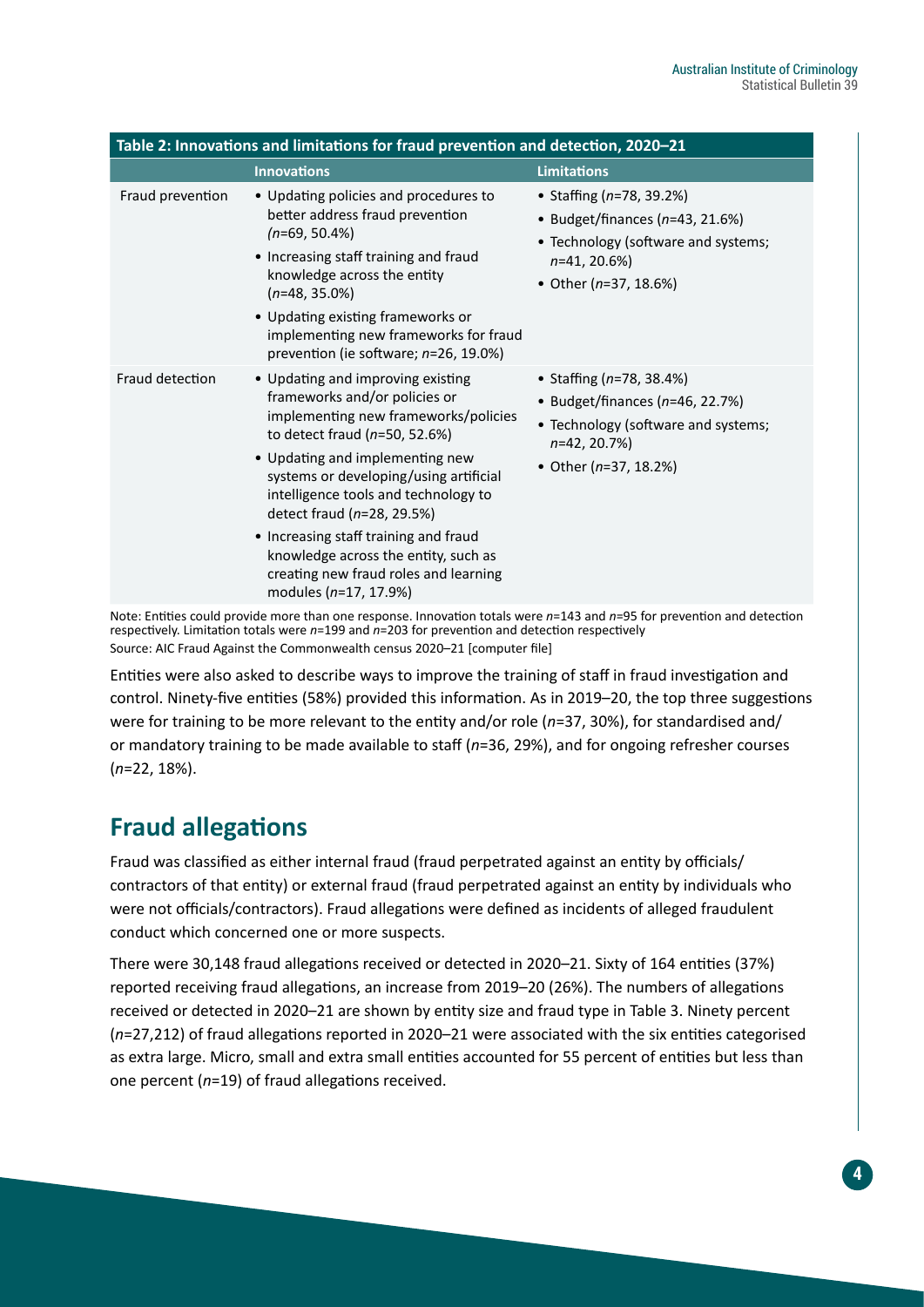External frauds accounted for 60 percent (*n*=18,091) of all fraud allegations in 2020–21, and internal frauds for 39 percent (*n*=11,881) of fraud allegations. Other/unclassified frauds comprised one percent of fraud allegations reported in 2020–21.

| Table 3: Fraud allegations by entity size and fraud type, 2020–21 (n) |                       |                              |                    |  |  |
|-----------------------------------------------------------------------|-----------------------|------------------------------|--------------------|--|--|
| <b>Entity size (number of employees)</b>                              | Solely internal fraud | <b>Solely external fraud</b> | Other/unclassified |  |  |
| Micro $(20)$                                                          | 0                     | 0                            | $\Omega$           |  |  |
| Extra small (20-100)                                                  | 1                     | 3                            | $\mathcal{P}$      |  |  |
| Small (101-250)                                                       | 3                     | 10                           | $\Omega$           |  |  |
| Medium (251-1,000)                                                    | 33                    | 997                          | $\mathbf{1}$       |  |  |
| Large (1,001-10,000)                                                  | 109                   | 1,773                        | 4                  |  |  |
| Extra large (>10,000)                                                 | 11,735                | 15,308                       | 169                |  |  |
| Total                                                                 | 11,881                | 18,091                       | 176                |  |  |

Source: AIC Fraud Against the Commonwealth census 2020–21 [computer file]

## **Fraud investigations**

Table 4 shows the number of investigations commenced in 2020–21 and the number of cases that did not meet the threshold for investigation, broken down by entity size and fraud type. A case is defined as an investigation into an allegation or group of allegations that relate to one suspect or group of suspects concerning a single instance of alleged fraudulent conduct.

Micro, extra small, small and medium entities accounted for 76 percent (*n*=125) of all responding entities but only 19 percent (*n*=870) of investigations into internal or external fraud commenced in 2020–21. Similar to 2019–20, micro, extra small, small and medium entities accounted for two percent (*n*=23) of all internal fraud investigations commenced in 2020–21 and 26 percent (*n*=847) of all external fraud investigations commenced.

| Table 4: Commenced fraud investigations by entity size and fraud type, 2020–21 (n) |                                    |                                                                  |                              |                                                                  |  |  |
|------------------------------------------------------------------------------------|------------------------------------|------------------------------------------------------------------|------------------------------|------------------------------------------------------------------|--|--|
|                                                                                    | <b>Solely internal fraud</b>       |                                                                  | <b>Solely external fraud</b> |                                                                  |  |  |
| <b>Entity size</b><br>(number of employees)                                        | <b>Investigations</b><br>commenced | <b>Cases that did not</b><br>meet threshold<br>for investigation | Investigations<br>commenced  | <b>Cases that did not</b><br>meet threshold<br>for investigation |  |  |
| Micro $(20)$                                                                       | $\Omega$                           | $\Omega$                                                         | 0                            | $\Omega$                                                         |  |  |
| Extra small (20-100)                                                               | $\mathbf{1}$                       | $\Omega$                                                         | 3                            | $\Omega$                                                         |  |  |
| Small (101-250)                                                                    | $\overline{2}$                     | $\mathbf{1}$                                                     | 9                            | 1                                                                |  |  |
| Medium (251-1,000)                                                                 | 20                                 | 13                                                               | 835                          | 162                                                              |  |  |
| Large (1,001-10,000)                                                               | 54                                 | 55                                                               | 396                          | 1,377                                                            |  |  |
| Extra large (>10,000)                                                              | 1,334                              | 10,401                                                           | 1,957                        | 13,351                                                           |  |  |
| Total                                                                              | 1.411                              | 10.470                                                           | 3.200                        | 14.891                                                           |  |  |

Source: AIC Fraud Against the Commonwealth census 2020–21 [computer file]

The number of internal fraud investigations commenced in 2020–21 (*n*=1,411) increased by 17 percent from 2019–20 (*n*=1,202; see Figure 2). Similarly, there was a 27 percent increase in the number of internal fraud cases that did not meet the threshold for investigation between 2019–20 (*n*=8,228) and 2020–21 (*n*=10,470).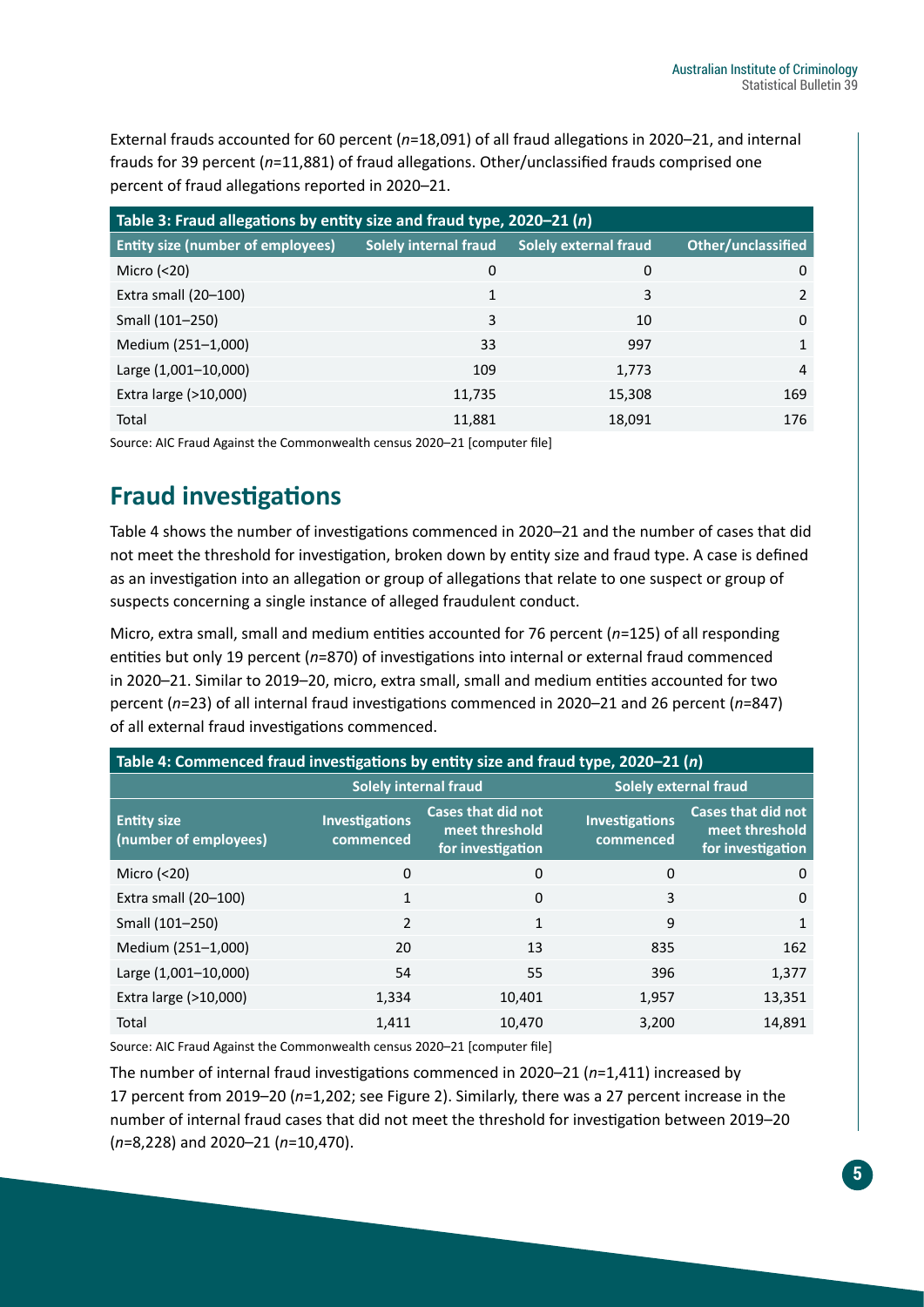The number of investigations into external fraud commenced in 2020–21 was 13 percent less than the corresponding number in 2019–20 (3,200 in 2020–21 vs 3,682 in 2019–20). The number of cases that did not meet the threshold was 12 percent lower in 2020–21 (*n*=14,891) than in 2019–20 (*n*=16,876). In 2019–20, most external fraud cases that did not meet the threshold related to one entity (*n*=14,221, 84%). This same entity was also responsible for most external fraud cases that did not meet the threshold in 2020–21 (*n*=11,719, 79%). Excluding this entity from analysis, there were 6,372 external fraud cases in 2020–21 (this number combines investigations commenced and cases that did not meet the threshold for investigation), a similar number as in 2019–20 (*n*=6,337).





Source: AIC Fraud Against the Commonwealth census 2019–20; 2020–21 [computer file]

In 2020–21, 52 of 164 entities (32%) reported finalising an investigation—a slight increase from 2019–20 (30%). There were 5,307 fraud investigations finalised in 2020–21 across both internal and external frauds (see Figure 3). Fewer internal fraud investigations were finalised in 2020–21 (*n*=1,480) compared to 2019–20 (*n*=1,512). There were more external fraud investigations finalised in 2020–21 (*n*=3,827) than in 2019–20 (*n*=3,258). Due to the length of time investigations can take, not all finalised investigations related to fraud cases detected or investigations commenced in the same financial year. As such, variations in the number of investigations finalised each year is not uncommon.

A larger number of entities reported finalising internal fraud investigations in 2020–21 (*n*=34) than in 2019–20 (*n*=26). A similar median number of investigations per entity was reported in 2019–20 (median=2) and 2020–21 (median=1.5). A similar number of entities reported finalising external fraud investigations in 2020–21 (*n*=35) and in 2019–20 (*n*=32). The median number of investigations per entity reported in 2020–21 (median=3) was smaller than in 2019–20 (median=8.5).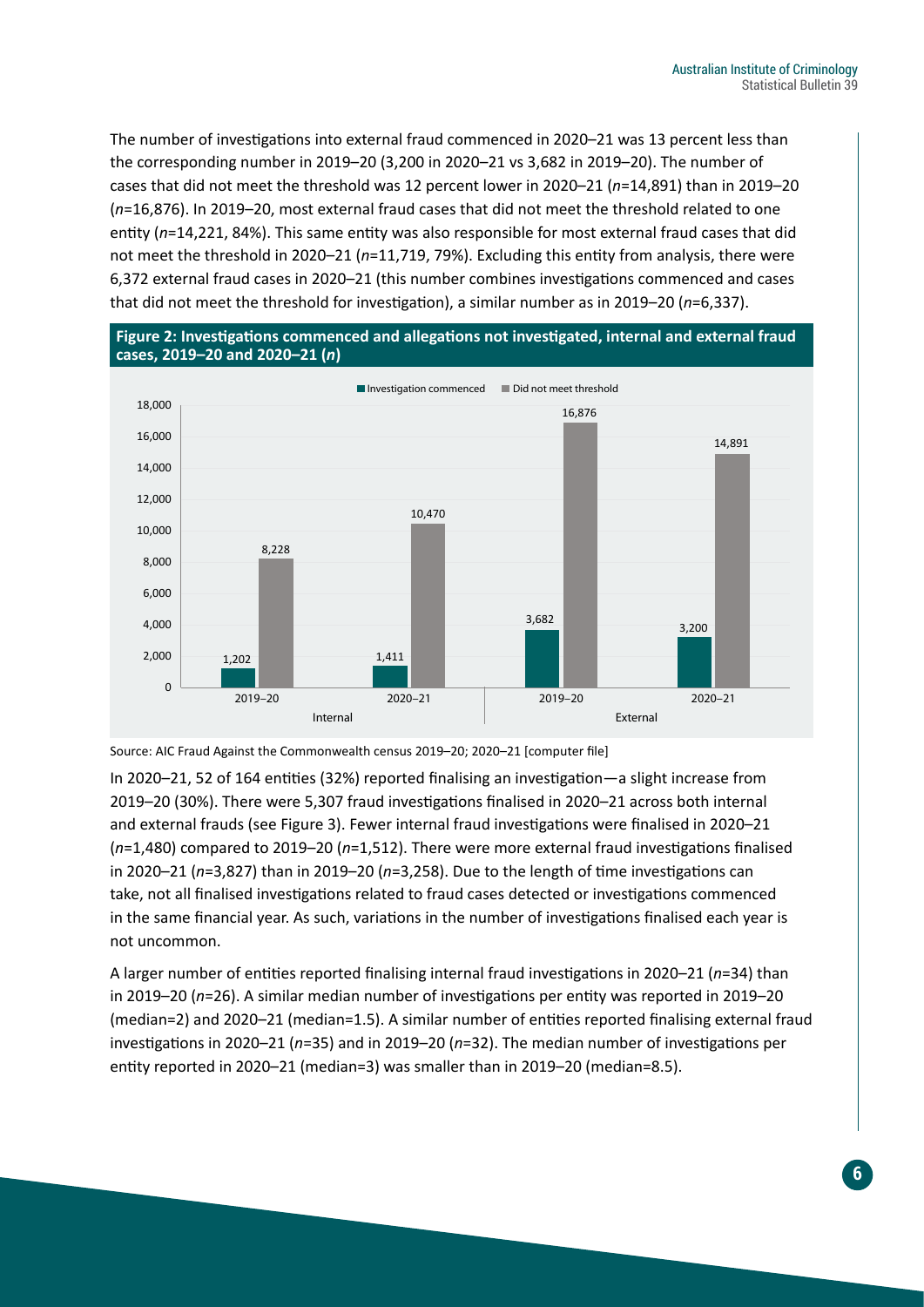

```
Source: AIC Fraud Against the Commonwealth census 2019–20; 2020–21 [computer file]
```
#### **How alleged fraud cases were detected**

The top three fraud detection methods for internal fraud cases finalised in 2020–21 were data analytics (*n*=751, 51%), tip-offs within the entity (*n*=267, 18%) and detection by a staff member (*n*=231, 16%; see Figure 4 and Case study 1). These three methods were responsible for detection in most finalised investigations (*n*=1,249, 84%).



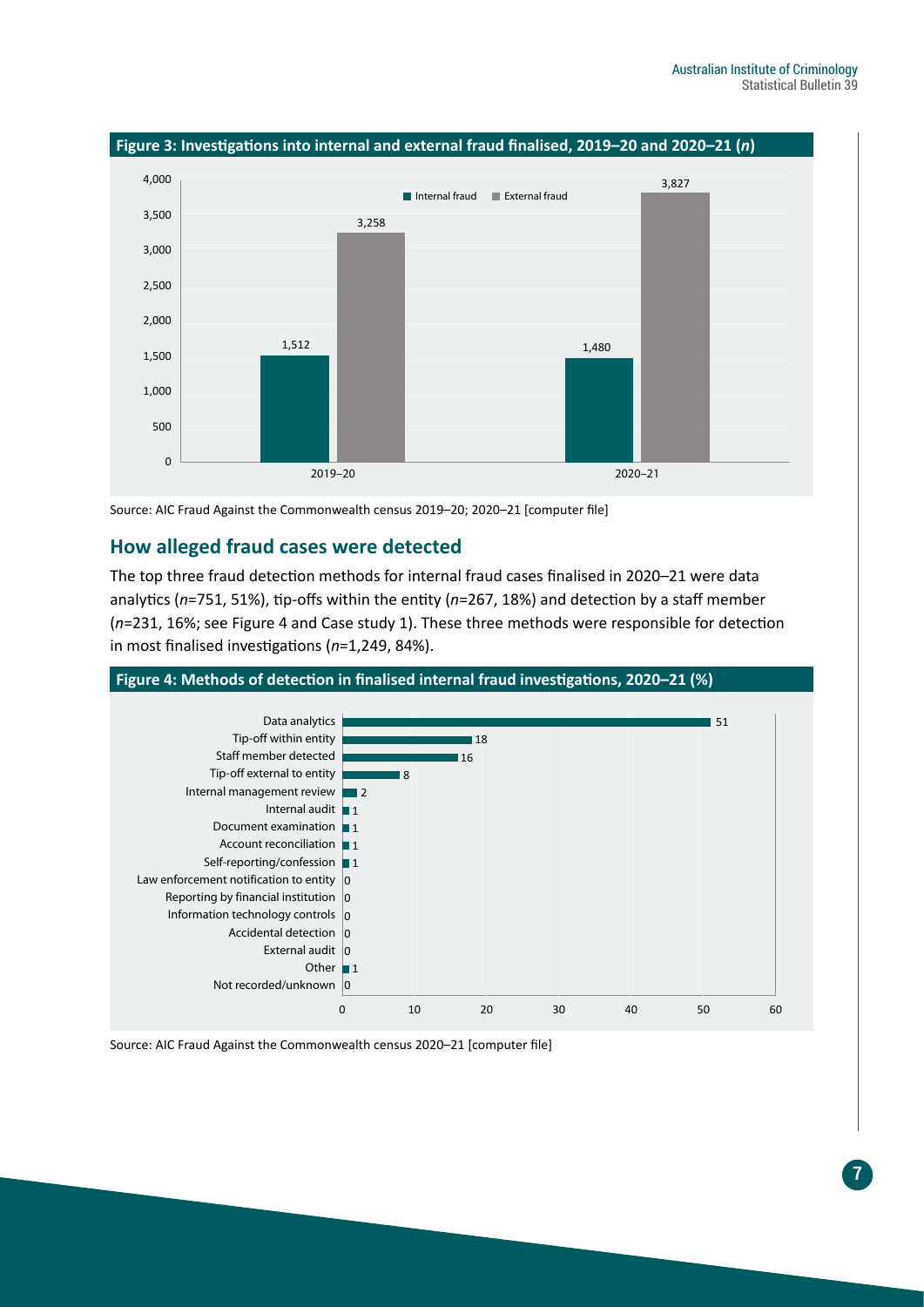The top three methods of detection for external fraud cases finalised in 2020–21 were data analytics (*n*=942, 25%), tip-offs external to the entity (*n*=688, 18%), and detection by a staff member (*n*=578, 15%). These three methods were responsible for the detection of 58 percent (*n*=2,208) of external fraud cases where investigations were finalised in 2020–21 (see Figure 5).



Note: Percentages may not total 100 due to rounding Source: AIC Fraud Against the Commonwealth census 2020–21 [computer file]

#### **Case study 1: Internal financial fraud detected by a staff member**

A large entity employed a short-term contractor while a staff member was on leave. During this time, the contractor had access to an official's credit card to pay for office repairs. When the official returned from leave, they discovered payment anomalies totalling just over \$200 during a credit card account reconciliation. The payments were traced back to the contractor. The contractor admitted to accidental misuse of the credit card. Shortly after this, further unauthorised transactions were discovered. The unauthorised purchases totalled over \$450. The credit card was subsequently cancelled and the contractor repaid \$200 for the initial unauthorised payments.

During this time, it was also discovered through CCTV footage that the contractor had used a Commonwealth vehicle without authorisation. The contracting company was notified and the contract was terminated. The entity's finance team sent letters to the contractor attempting to recover the remaining debt but was unsuccessful. Another team was then contacted to investigate and seek recovery of the remaining balance. No additional funds were recovered. However, recommendations were made to review internal policies regarding the use of credit cards and Commonwealth vehicles, and to improve security screening processes for contracted staff.

Source: AIC Fraud Against the Commonwealth census 2020–21 [computer file]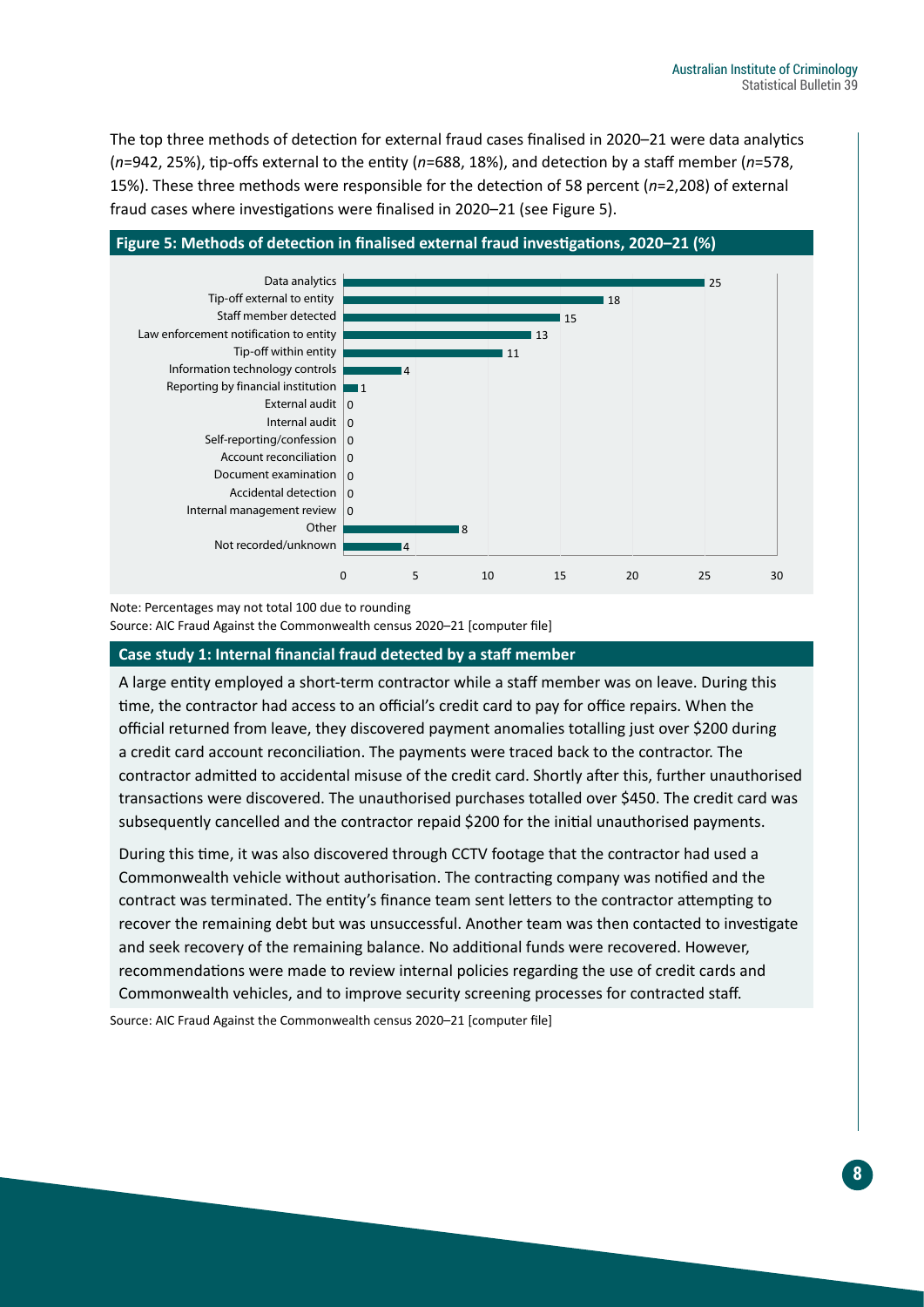#### **Who conducted investigations?**

Almost all investigations into internal fraud were conducted solely by the entity (*n*=1,448, 98%). A small number of internal fraud cases were investigated solely by other entities, such as the Australian Commission for Law Enforcement Integrity (*n*=7, <1%) or state/territory police (*n*=5, <1%).

Investigations into external fraud in 2020–21 were also most commonly conducted solely within the entity (*n*=3,403, 89%), followed by external investigations conducted solely by another organisation (*n*=265, 7%), and internal entity investigations preceded or followed by an investigation by another organisation (*n*=107, 3%).

#### **Were allegations substantiated?**

In 2020–21, fewer internal fraud (*n*=943) and more external fraud allegations (*n*=2,218) were substantiated compared to the previous year (*n*=1,173 internal fraud and *n*=2,056 external fraud respectively; see Figure 6). The increase in substantiated allegations of external fraud aligns with the findings of the ACFE (2021) report on the fraud landscape. This report found that over half of the organisations surveyed globally had uncovered more fraud since the beginning of the COVID-19 pandemic (ACFE 2021).

One entity accounted for 49 percent of substantiated allegations of external fraud (*n*=1,090) in 2020–21 and 37 percent (*n*=464) of those not substantiated. This same entity accounted for a large proportion of substantiated and unsubstantiated allegations in 2019–20 (55% substantiated and 48% unsubstantiated).



#### **Figure 6: Internal and external fraud allegations substantiated and not substantiated, 2019–20 and 2020–21 (***n***)**

Source: AIC Fraud Against the Commonwealth census 2019–20; 2020–21 [computer file]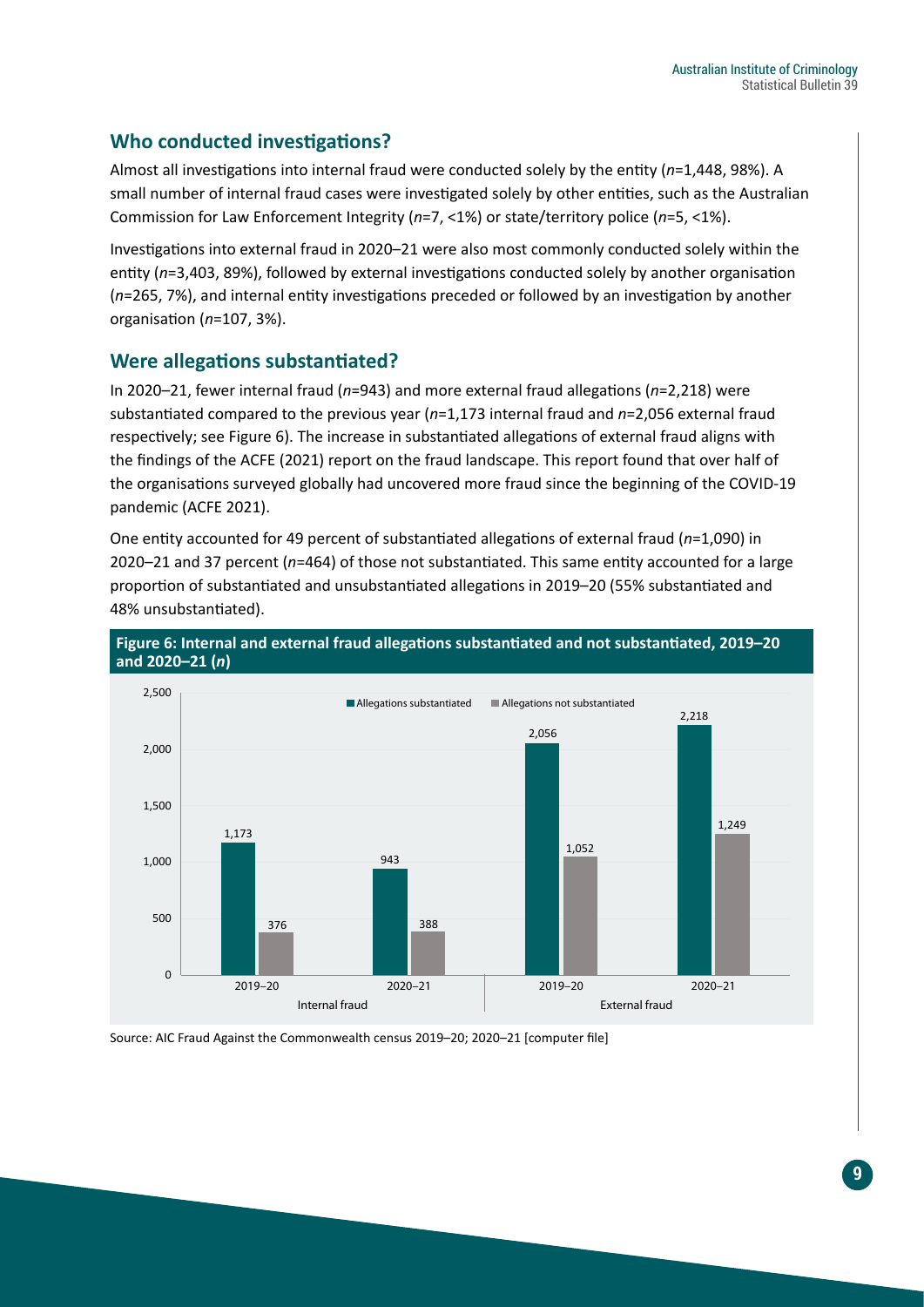#### **Results of investigations**

There were 943 internal fraud allegations substantiated either in full or in part in 2020–21. The top three results of substantiated allegations were 'other' (eg formal warnings, counselling or retraining of staff; *n*=295, 31%), administrative sanctions (eg APS Code of Conduct sanctions, suspensions, reassignment of duties; *n*=240, 25%), or the termination of employment/contract by dismissal (*n*=178, 19%).

Of the 2,218 external fraud allegations substantiated in 2020–21, the top three results of the investigations were 'other' (*n*=1,083, 49%), administrative sanctions (*n*=849, 38%), or no further action being taken (*n*=364, 16%). The 'other' category includes cautions and infringement notices, or referral to other government entities such as the Commonwealth Director of Public Prosecutions for further investigation.

#### **Targets of fraud**

Entities were asked to indicate the principal fraud target for each finalised investigation where allegations were substantiated either in full or in part.

#### *Internal fraud*

The top three targets for internal frauds in 2020–21 were information (*n*=574, 60%), entitlements of officials (*n*=176, 18%) and benefits (*n*=124, 13%; see Figure 7). Personal information (*n*=560, 98%) was the predominant type of information targeted for internal fraud. For fraud involving entitlements of officials, position entitlement (the misuse of entitlements attached to an official's position; *n*=92, 52%) and leave and related entitlements (*n*=48, 27%) were most commonly targeted. The main target of internal benefits fraud was Commonwealth social security benefits (*n*=113, 91%).

#### *External fraud*

The top three targets for external frauds in 2020–21 were benefits (*n*=1,189, 50%), 'other' targets (*n*=624, 27%) and external financial fraud targets (*n*=342, 15%; see Figure 7). Commonwealth social security benefits (*n*=1,013, 85%) and Commonwealth health benefits (*n*=106, 9%) were the benefits most often targeted. Where details were given, 'other' external fraud targets included falsified certifications and natural resources. The top targets for external financial fraud were customs and/ or excise (*n*=131, 38%), 'other' financial benefits (eg misuse of entity credit cards, superannuation or intellectual property; *n*=117, 34%) and Commonwealth contracts and invoices (*n*=30, 9%; see Case study 2).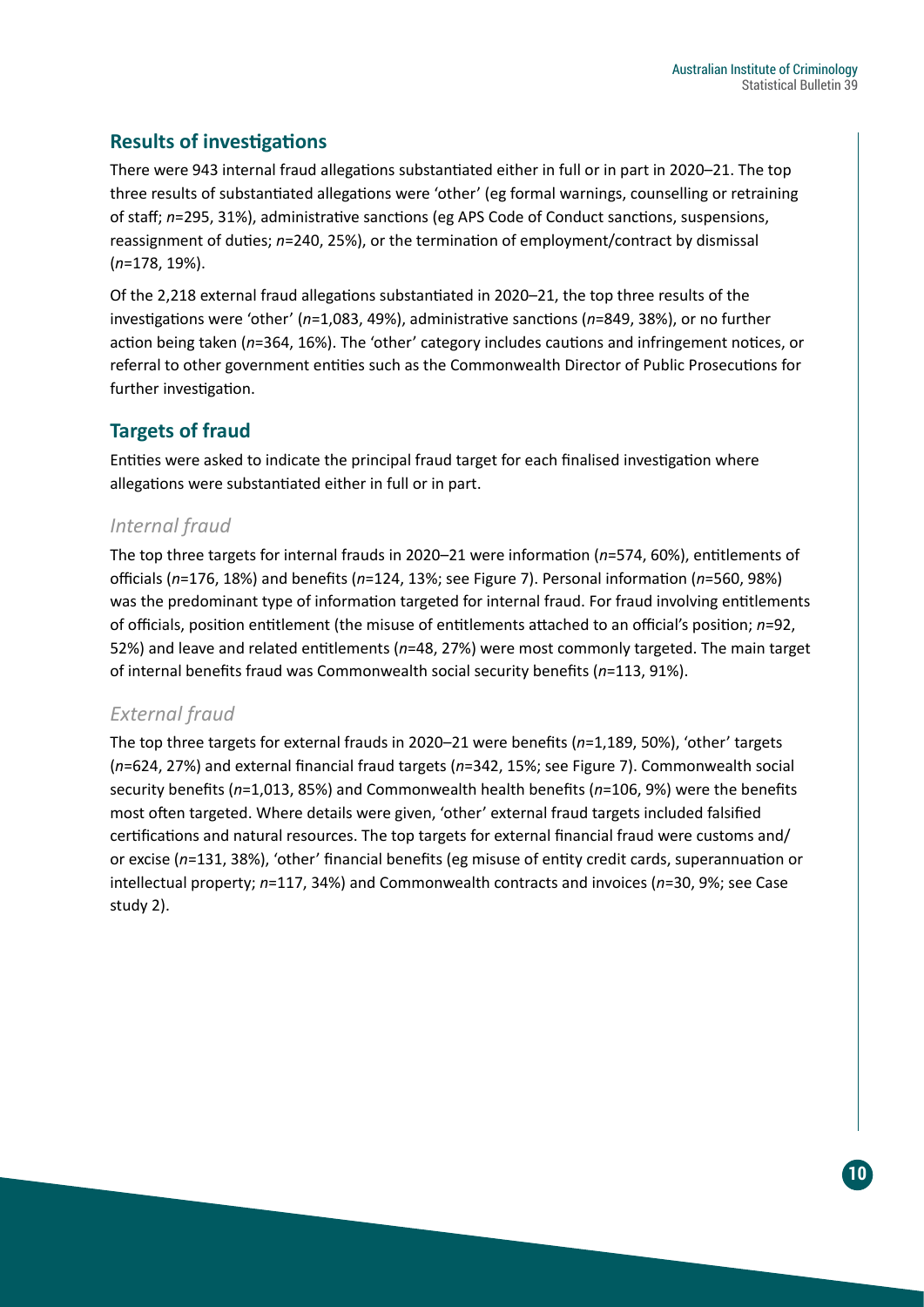#### **Figure 7: Top three targets of internal and external fraud, 2020–21**

| <b>Internal fraud</b><br>• Information (n=574, 60%): personal information<br>• Entitlements of officials (n=176, 18%): position entitlements<br>and leave and related entitlements<br>• Benefits (n=124, 13%): Commonwealth social security benefits                                                                                                           |
|----------------------------------------------------------------------------------------------------------------------------------------------------------------------------------------------------------------------------------------------------------------------------------------------------------------------------------------------------------------|
| <b>External fraud</b><br>• Benefits ( $n=1,189,50\%$ ): Commonwealth social security benefits<br>and Commonwealth health benefits<br>• 'Other' targets ( $n=624$ , 27%): falisified certifications and natural resources<br>• External financial fraud (n=342, 15%): customs and/or excise,<br>'other' financial benefits, Commonwealth contracts and invoices |

Source: AIC Fraud Against the Commonwealth census 2020–21 [computer file]

#### **Case study 2: External fraud targeting finances**

An extra small Commonwealth entity experienced a phishing attempt in 2020–21. A staff member received an email appearing to be from the entity's Chief Executive, asking them to organise payment of an invoice. The staff member checked with the Chief Executive, who confirmed the email was fake. The email was referred to the Australian Cyber Security Centre. The phishing attempt was not successful and no money was lost.

Source: AIC Fraud Against the Commonwealth census 2020–21 [computer file]

#### **Methods**

#### *Internal fraud*

Entities were asked about the principal method used in each fraud case where the investigation was finalised and where allegations were substantiated either in full or in part. The top three methods by which internal frauds were committed in 2020–21 were the misuse of information and communications technology (ICT; *n*=632, 64%), the misuse of personal information (*n=*125, 13%; see Case study 3) and the misuse of documents (*n*=84, 8%; see Figure 8). Accessing information or programs via a computer without authorisation (*n*=484, 77%) and misuse of email (*n*=139, 22%) were the top methods of misusing ICT. The top methods of misusing personal information were 'other' misuse of personal information (*n*=103, 82%), including falsely declaring personal information such as income or marital status; and the omission of or failure to use information (*n*=17, 14%). The top methods of misusing documents were creating and/or using a false or altered document either belonging (*n*=41, 49%) or not belonging (*n*=31, 37%) to the entity.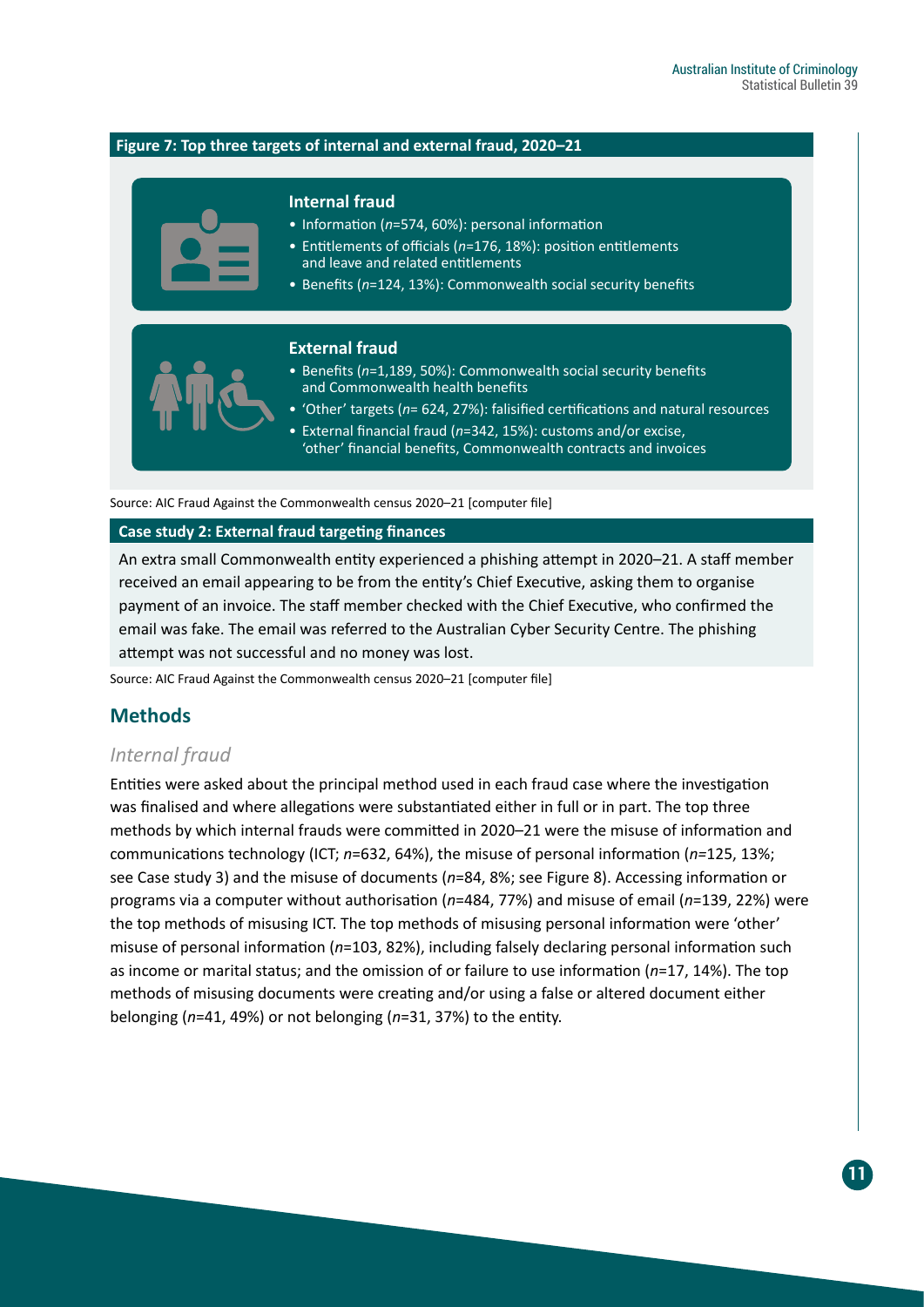#### **Case study 3: Internal fraud involving misuse of personal information**

In an extra large entity, an employee in a customer service position used their role approving customer claims to create fictitious claims and approve compensation payments to be made to their personal bank account. The fraud was identified when the entity noticed compensation payments for multiple names being paid to the same bank account. The matter was investigated internally and a preliminary report was submitted to law enforcement to pursue. It was found that the perpetrator had stolen more than \$50,000 over a 12-month period. The employee was charged with fraud.

Source: AIC Fraud Against the Commonwealth census 2020–21 [computer file]

#### *External fraud*

In 2020–21, most external frauds were committed by 'other' methods (*n=*1,917, 79%), followed by misuse of documents (*n*=247, 10%) and misuse of personal information (*n*=138, 6%; see Figure 8). Misusing or claiming health or welfare benefits without entitlements, taking natural resources and illicit excise activity were some of the 'other' methods described by responding entities. The top methods of misusing documents were 'other' (*n*=172, 70%) and creating and/or using a false or altered document not belonging to the entity (*n*=55, 22%). Entities did not provide further information about 'other' methods of document misuse. The top method of misusing personal information was creating and/or using a fictitious identity (*n*=111, 80%), followed by 'other' misuse of personal information (*n*=27, 20%), such as impersonating an employee.

#### **Figure 8: Top three methods of internal and external fraud, 2020–21**

#### **Internal fraud**

- Misuse of ICT (*n*=632, 64%): accessing information via a computer without authorisation and misuse of email
- Misuse of personal information (*n*=125, 13%): 'other' misuse of personal information, including falsely declaring personal information such as income and marital status and the failure to use or omission of information
- Misuse of documents (*n*=84, 8%): creating and/or using a false or altered document either belonging or not belonging to the entity

#### **External fraud**

- 'Other' methods (*n*=1,197, 79%): misusing or claiming health or welfare benefits without entitlements, taking natural resources and illicit excise activity
- Misuse of documents (*n*=247, 10%): 'other' document misuse and creating and/or using a false or altered document not belonging to the entity
- Misuse of personal information (*n*=138, 6%): creating and/or using a fictitious identity and 'other' personal information misuse, such as impersonating an employee

Source: AIC Fraud Against the Commonwealth census 2020–21 [computer file]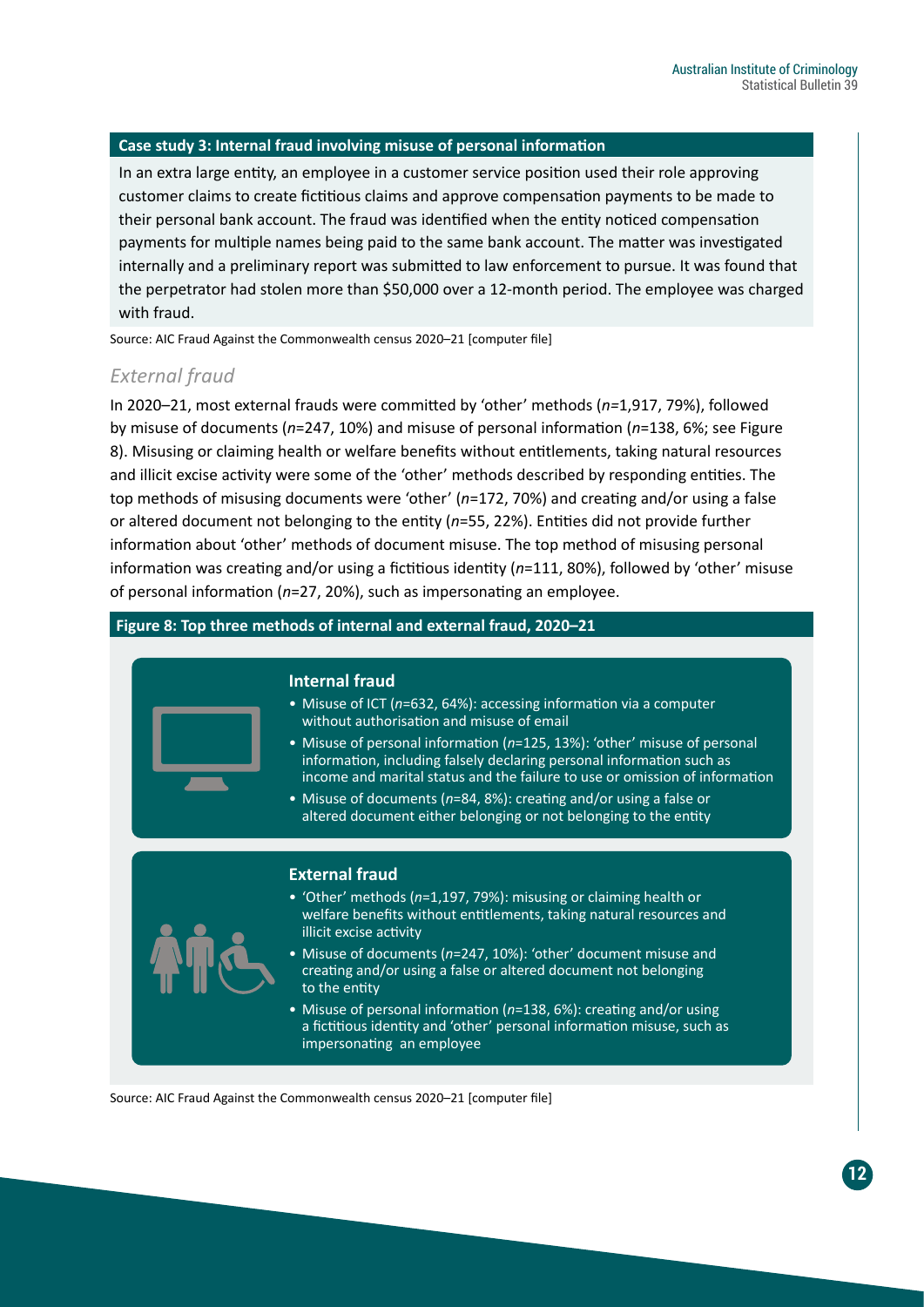#### *Corruption and collusion*

Of the 3,161 investigations finalised in 2020–21 in which allegations were substantiated either in full or in part (943 internal fraud, 2,218 external fraud; see Figure 6), 46 involved corruption. This is a substantial decline from 2019–20 (*n*=141), but the reasons for this decline are unable to be determined from the data. The most common form of corruption cited in 2020–21 was exercising discretion and/or failing to disclose conflicts of interest to benefit oneself or another party (*n*=13, 28%), followed by abuse of official power or position (*n*=12, 26%) and bias or dishonesty in the exercise of official functions (*n*=9, 20%). The type of corruption in 17 percent of cases (*n*=8) was unable to be determined.

Forty-five of the investigations finalised in 2020–21 in which allegations were substantiated either in full or in part involved collusion, substantially fewer than the 606 observed in 2019–20. The type of collusion most commonly cited was an 'other' type (*n*=20, 44%), followed by an official or contractor conspiring with another internal party for the purposes of committing fraud (*n*=13, 29%). The type of collusion in 20 percent (*n*=9) of cases was unable to be determined by the reporting entities.

## **Amounts lost and recovered**

Table 5 outlines the losses and recoveries for internal and external fraud where the investigations were finalised in 2020–21. The total amount lost to internal fraud that year (\$3,374,069) was greater than the total amount lost to internal fraud in 2019–20 (\$2,977,152). Conversely, the total amount lost to external fraud in 2020–21 (\$66,268,799) was less than half of the total amount lost to external fraud in 2019–20 (\$191,523,951). The total amounts recovered for internal and external fraud in 2020–21 (\$736,407 and \$7,673,263 respectively) were greater than the amounts recovered for internal and external fraud in 2019–20 (\$495,912 and \$2,242,907 respectively). Kruskal–Wallis tests were used to analyse the variances of the amounts lost and recovered for internal and external frauds between 2019–20 and 2020–21. None of the differences were found to be statistically significant. However, the small sample sizes used for these analyses may have influenced the statistical significance of the results.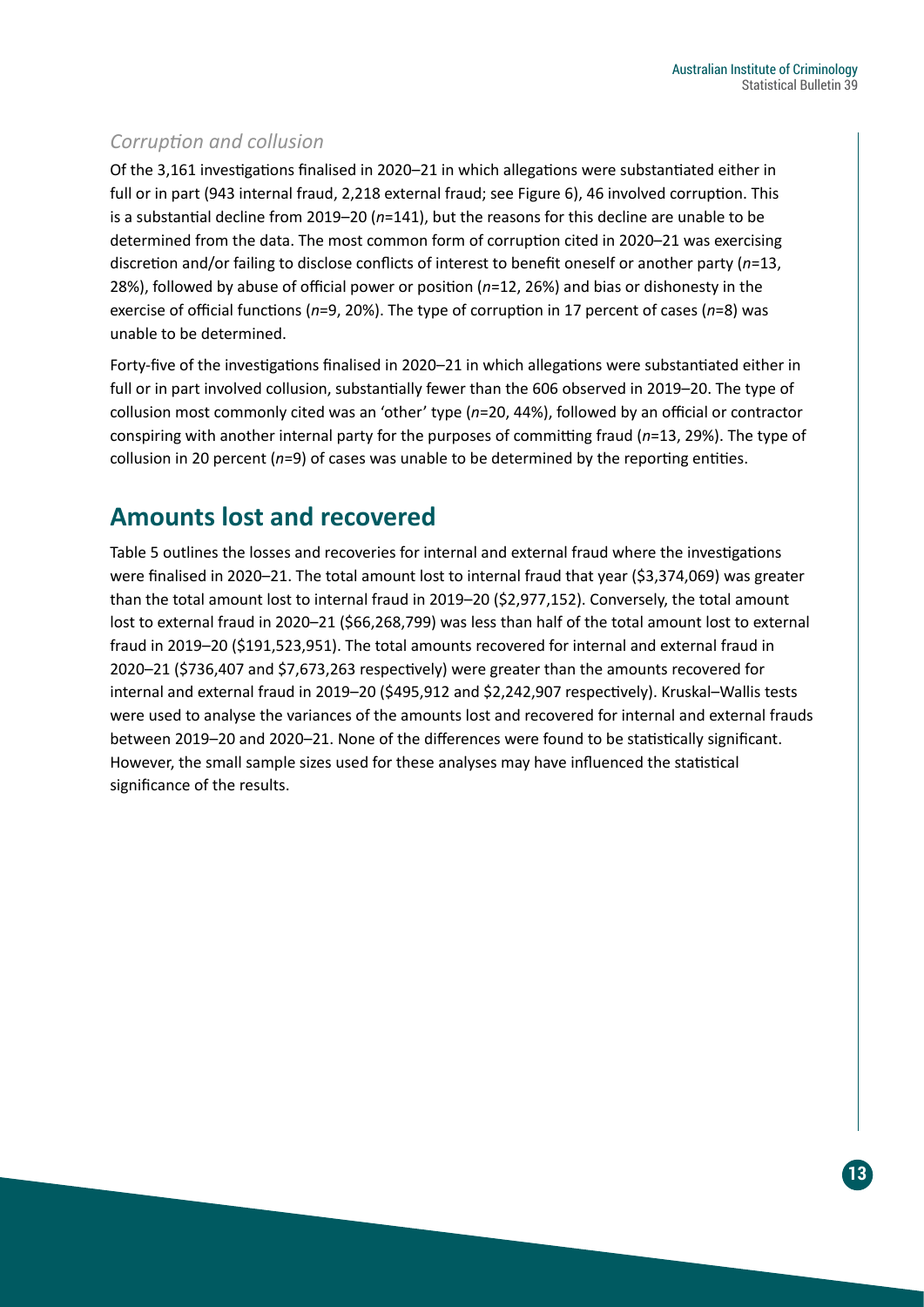| Table 5: Internal and external losses and recoveries, 2020-21 |            |                             |                            |                              |                                         |
|---------------------------------------------------------------|------------|-----------------------------|----------------------------|------------------------------|-----------------------------------------|
|                                                               | Total (\$) | Average per<br>entity $(5)$ | Median per<br>entity $(5)$ | <b>Number of</b><br>entities | Average per<br>fraud <sup>a</sup> $(5)$ |
| Internal fraud loss                                           | 3,374,069  | 224,938                     | 6,532                      | 15                           | 3,578                                   |
| Internal fraud recovery                                       | 736,407    | 81,823                      | 900                        | 9                            | 781                                     |
| <b>External fraud loss</b>                                    | 66,268,799 | 4,417,920                   | 224,616                    | 15                           | 29,878                                  |
| External fraud recovery                                       | 7,673,263  | 590,251                     | 68,950                     | 13                           | 3,460                                   |

a: Total losses and recoveries were divided by the number of substantiated frauds for investigations finalised in 2020–21 (*n*=943 internal; *n*=2,218 external)

Note: Recoveries may include frauds experienced in earlier years due to length of time involved in the recovery process and therefore may not reflect the total that will be recovered or the amount recovered due to frauds experienced only in 2020–21. Numbers rounded to the nearest whole number. 2019–20 statistics: internal fraud loss=\$2,977,152 (11 entities); internal fraud recovery=\$495,912 (6 entities); external fraud loss=\$191,523,951 (15 entities); external fraud recovery=\$2,242,907 (15 entities)

Source: AIC Fraud Against the Commonwealth census 2020–21 [computer file]

Despite there being no significant differences between years in the overall losses or recoveries, the median amounts lost to and amounts recovered for external fraud were larger in 2020–21 than in 2019–20 (see Figure 9). However, the median internal fraud losses and recoveries were smaller in 2020–21 than in 2019–20.

Entities were sometimes able to quantify either their losses or the amounts recovered but not both. In 2020–21, 15 entities quantified internal fraud losses and nine entities reported quantifiable recoveries. Similarly, 15 entities quantified the amount lost to external fraud and 13 entities quantified the amount recovered.

Total external fraud losses in 2020–21 were approximately one-third of the amount reported in 2019–20 (\$66,268,799 and \$191,523,951 respectively). Fraud losses tend to fluctuate from year to year, often due to the nature of fraud and its associated risks, such as opportunities for fraud to occur when implementing new programs. Declines between years could be caused by multiple factors, such as a smaller number of entities being able to quantify the amounts lost, better fraud prevention and detection programs, or less fraud taking place that results in monetary losses.

The inability of some entities to quantify both the amount they had lost and the amount recovered may also explain the discrepancies found between the median loss and median amount recovered for external frauds in 2019–20 and 2020–21 (see Figure 9). Moreover, the reported recoveries may not reflect the full amount that will be recovered from frauds experienced in these years as the recovery process can take several years. Therefore, the recoveries in 2019–20 and 2020–21 may not reflect recoveries associated with the frauds experienced in these years.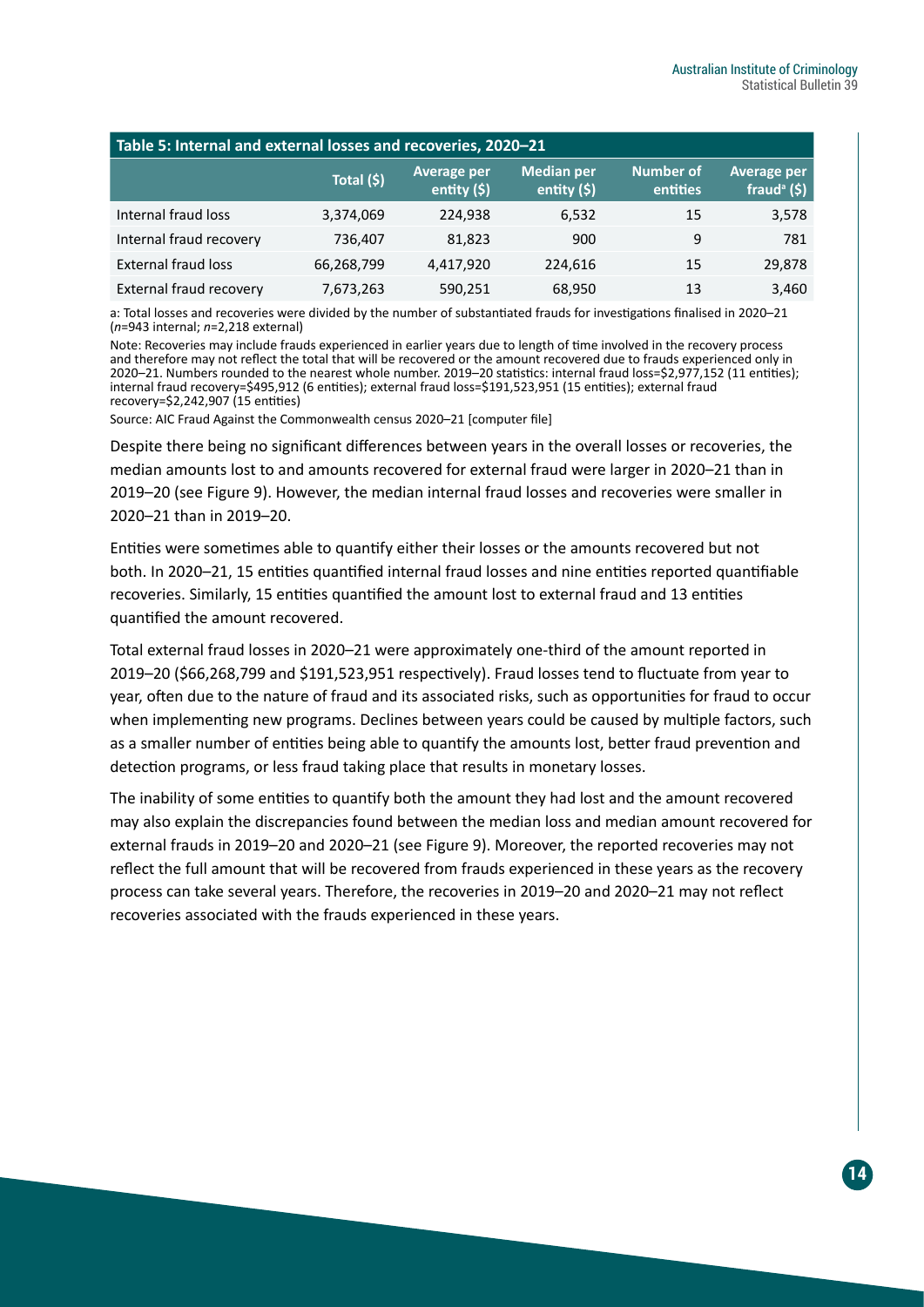

Note: In 2019–20, *n*=11 entities reported an internal loss (*n*=6 reported recoveries); *n*=15 reported an external loss (*n*=15 reported recoveries)

Source: AIC Fraud Against the Commonwealth census 2019–20; 2020–21 [computer file]

## **Summary**

This Statistical Bulletin presents the 2020–21 results from the AIC's annual Fraud Against the Commonwealth census. For the census, Commonwealth entities provide data about their internal and external fraud experiences throughout the last financial year.

#### **Allegations and investigations**

There were 11,881 internal fraud allegations and 18,091 external fraud allegations reported in the 2020–21 census. Thirty-two percent (*n*=52) of responding entities (*n*=164) reported finalising an investigation in 2020–21. This is a similar proportion to that found in 2019–20 (*n*=45 of 151 entities; 30%). There were more internal fraud investigations commenced (*n*=1,411) and fewer internal fraud investigations finalised (*n*=1,480) in 2020–21 compared to 2019–20 (*n*=1,202 and *n*=1,512 respectively). Conversely, there were fewer external fraud investigations commenced (*n*=3,200) in 2020–21 and more investigations finalised (*n*=3,827) compared to the previous year (*n*=3,682 and *n*=3,258 respectively). In 2020–21, fewer internal fraud allegations (*n*=943) but more external fraud allegations (*n*=2,218) were substantiated either in full or in part compared to the previous year (*n*=1,173 internal and *n*=2,056 external).

Generally, the targets of fraud and the ways that they were detected were similar in 2020–21 and in 2019–20, with a few exceptions. The total amounts lost to and recovered for internal fraud were slightly higher in 2020–21 than in 2019–20, but the amount lost to external fraud was substantially less in 2020–21 than in 2019–20.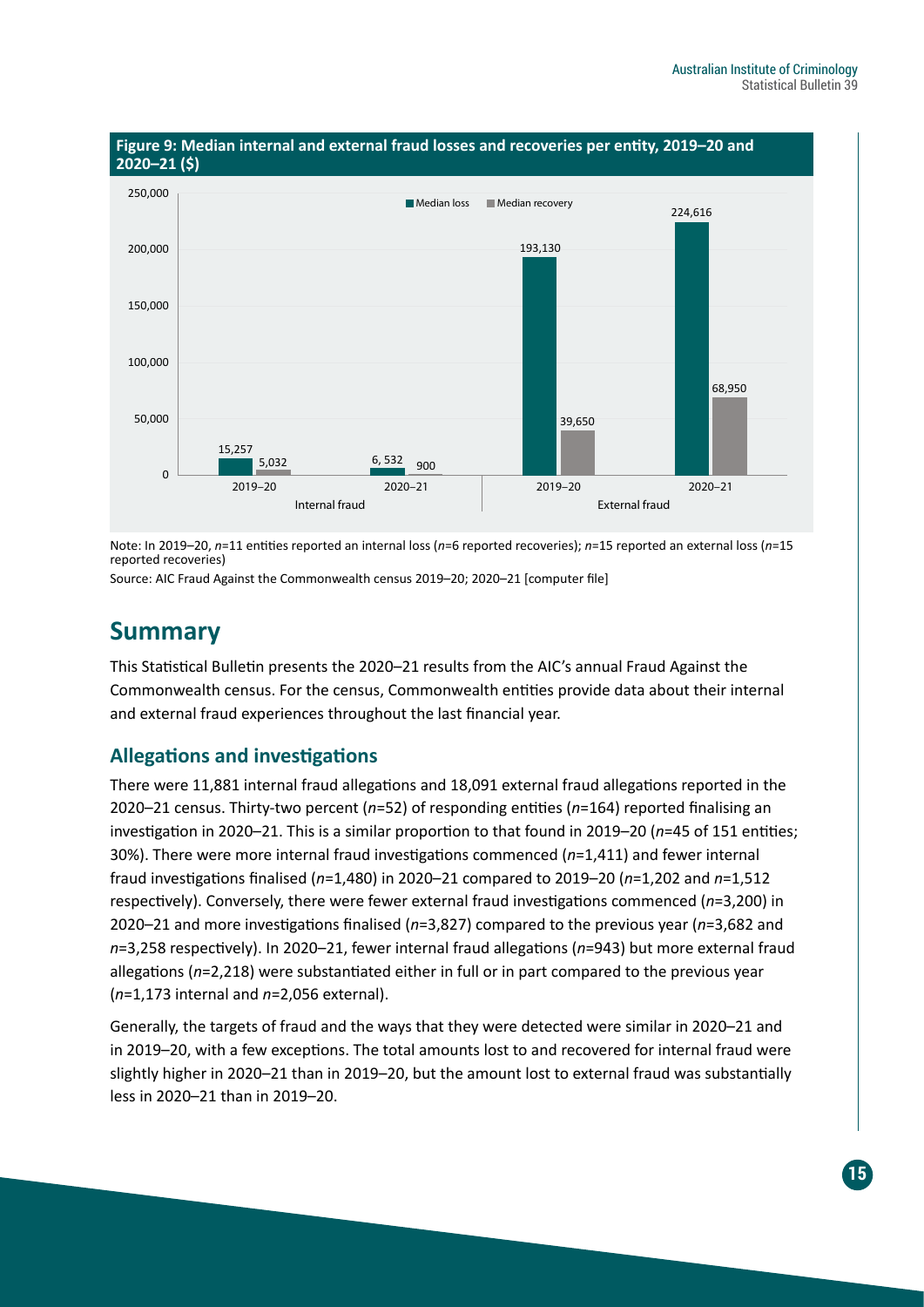#### **Finalised internal fraud investigations**

In 2020–21 and 2019–20, the top three methods of detection for internal frauds in which investigations were finalised remained the same: data analytics, tip-offs within the entity and detection by staff members. The ACFE's most recent *Report to the nations* found that the largest proportion of occupational (ie internal) fraud cases were detected via tip-offs (43%; ACFE 2020). This census, however, found that just over half of internal fraud cases were detected via data analytics (51%). Most investigations into internal frauds were conducted internally by the affected entity (*n*=1,448, 98%), and 64 percent (*n*=943) of allegations were substantiated either in full or in part. Substantiated allegations often resulted in administrative sanctions or the termination of the perpetrator's employment. The most common targets for internal frauds were information, entitlements of officials and benefits. Internal frauds were most commonly perpetrated through the misuse of ICT, personal information or documents.

The total financial loss resulting from internal frauds in 2020–21 was \$3,374,069. This loss was larger than the amount reported in 2019–20 (\$2,977,152), although the median amount lost in 2020–21 (\$6,532) was less than half that observed in 2019–20 (\$15,257). This may be attributed to the larger number of entities reporting internal fraud losses in 2020–21 compared to 2019–20.

The total amount recovered from internal fraud (\$736,407) was higher than the total amount recovered in 2019–20 (\$495,912). The median amount recovered per entity in 2020–21 (\$900) was less than a fifth of that observed in 2019–20 (\$5,032). This discrepancy may be attributed to the smaller number of entities that reported recoveries in 2019–20.

#### **Finalised external fraud investigations**

Data analytics, tip-offs external to the entity and detection by staff members were the most common methods of detecting external frauds in which investigations were finalised in 2020–21. These methods were responsible for the detection of 58 percent (*n*=2,208) of external frauds where an investigation was finalised in 2020–21. Similar methods were used to detect most external fraud in 2019–20. As in 2019–20, most of the investigations finalised in 2020–21 were carried out internally by the entity. Fifty-eight percent (*n*=2,218) of external fraud allegations were substantiated either in full or in part. These investigations most often resulted in administrative sanctions, cautions and infringement notices or no further action being taken. External frauds in 2020–21 primarily targeted benefits, 'other' targets such as falsified certifications and natural resources, and entity finances. They were mainly perpetrated through 'other' methods such as misusing or claiming health or welfare benefits without entitlement, or misusing documents and personal information.

Fraud losses tend to fluctuate from year to year. The total amount lost to external fraud in 2020–21 was substantially less than the total amount lost in 2019–20 (\$66,268,799 and \$191,523,951 respectively). Total external fraud losses have generally trended upwards since 2015–16, except for declines in 2017–18 and in 2020–21 (Jorna & Smith 2018; Teunissen, Smith & Jorna 2020). Reasons for this decline in 2020–21 may be a smaller number of entities being able to quantify the amounts lost, improved fraud prevention and detection programs, or less fraud resulting in monetary losses taking place.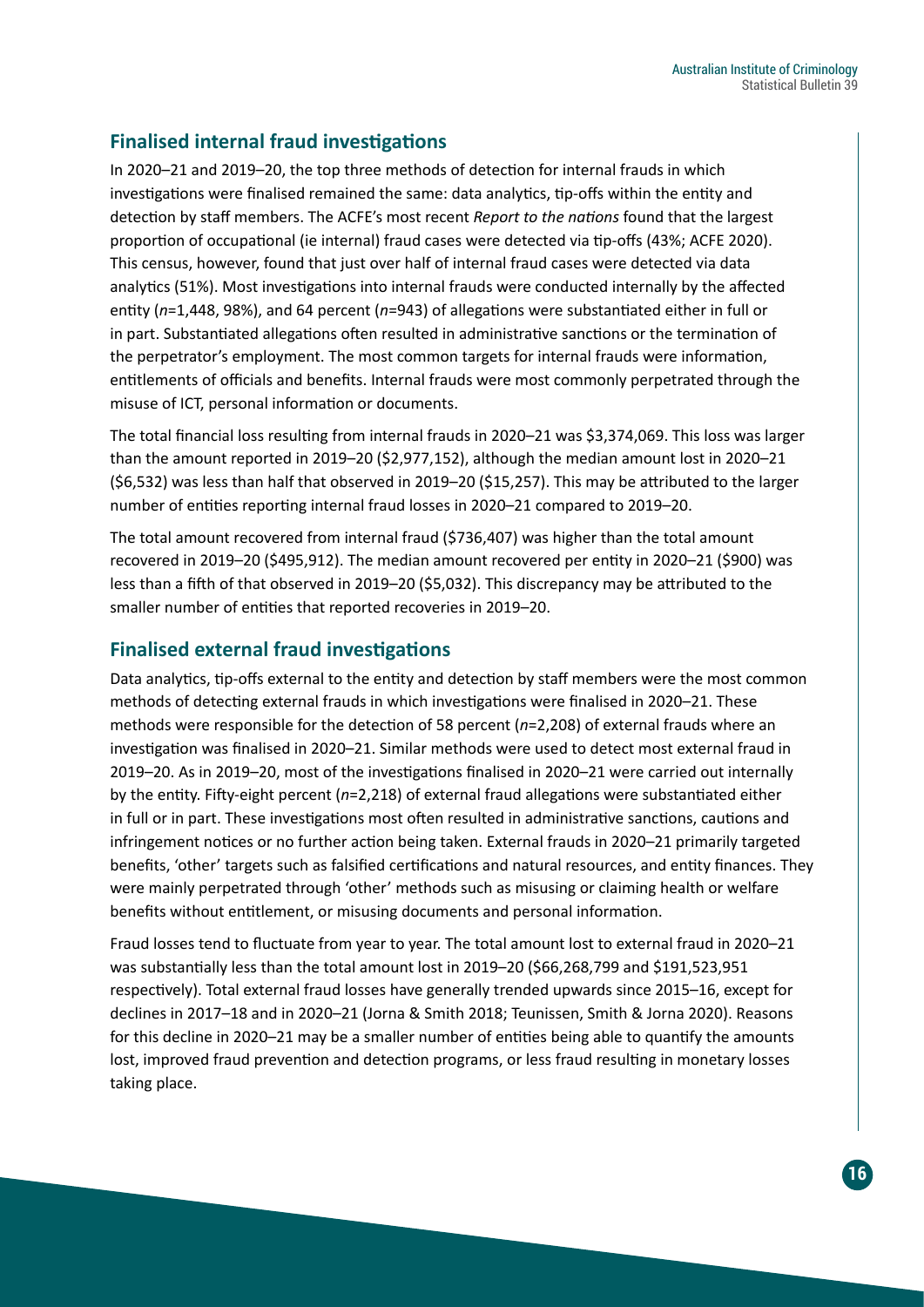The median amount lost per entity to external fraud in 2020–21 was slightly more than the median amount in 2019–20 (\$224,616 and \$193,130 respectively). The number of entities reporting external fraud losses in 2019–20 and 2020–21 remained the same. The total and median amounts recovered from external fraud in 2020–21 were higher than the amounts reported in 2019–20 (2020–21: total=\$7,673,263, median=\$68,950; 2019–20: total=\$2,242,907, median=\$39,650). However, these differences were not statistically significant.

## **Acknowledgements**

#### **Australian Institute of Criminology**

We thank entities who participated in the 2020–21 census. This research is made possible by the support of fraud control staff of Commonwealth entities who provide the AIC with information.

The Commonwealth Fraud Prevention Centre within the Attorney-General's Department helped the AIC to improve the census and provided constructive comments on this Statistical Bulletin.

#### **Commonwealth Fraud Prevention Centre**

Fraud against the Australian Government undermines its ability to deliver services to the Australian community. The scale of the problem is underestimated. People who commit fraud are capable and committed and the Australian Government has acknowledged the need to take more action to prevent, find and fight fraud. To lead this effort, the Commonwealth Fraud Prevention Centre was established within the Attorney-General's Department in June 2019 as a two-year pilot to equip, enable and empower entities to improve their fraud prevention capabilities. In the 2021–22 budget, the Government extended the centre for an additional four years.

### **References**

#### *URLs correct as at March 2022*

Association of Certified Fraud Examiners (ACFE) 2021. *The next normal: Preparing for a postpandemic fraud landscape.* Austin: ACFE.<https://www.acfe.com/covidreport.aspx>

Association of Certified Fraud Examiners (ACFE) 2020. *Report to the nations: 2020 global study on occupational fraud and abuse: Government edition*. Austin: ACFE. [https://www.acfe.com/report-to](https://www.acfe.com/report-to-the-nations/2020/)[the-nations/2020/](https://www.acfe.com/report-to-the-nations/2020/)

Attorney-General's Department 2017. *Commonwealth Fraud Control Framework*. Canberra: Attorney-General's Department. [https://www.ag.gov.au/integrity/publications/commonwealth-fraud-control](https://www.ag.gov.au/integrity/publications/commonwealth-fraud-control-framework)[framework](https://www.ag.gov.au/integrity/publications/commonwealth-fraud-control-framework)

Jorna P & Smith RG 2018. *Commonwealth fraud investigations 2015–16*. Statistical Report no. 7. Canberra: Australian Institute of Criminology.<https://www.aic.gov.au/publications/sr/sr7>

Teunissen C 2021. *Fraud against the Commonwealth 2019–20*. Statistical Bulletin no. 31. Canberra: Australian Institute of Criminology. <https://doi.org/10.52922/sb78238>

Teunissen C, Smith RG & Jorna P 2020. *Commonwealth fraud investigations 2017–18 and 2018–19*. Statistical Report no. 25. Canberra: Australian Institute of Criminology. [https://doi.org/10.52922/](https://doi.org/10.52922/sr04466) [sr04466](https://doi.org/10.52922/sr04466)